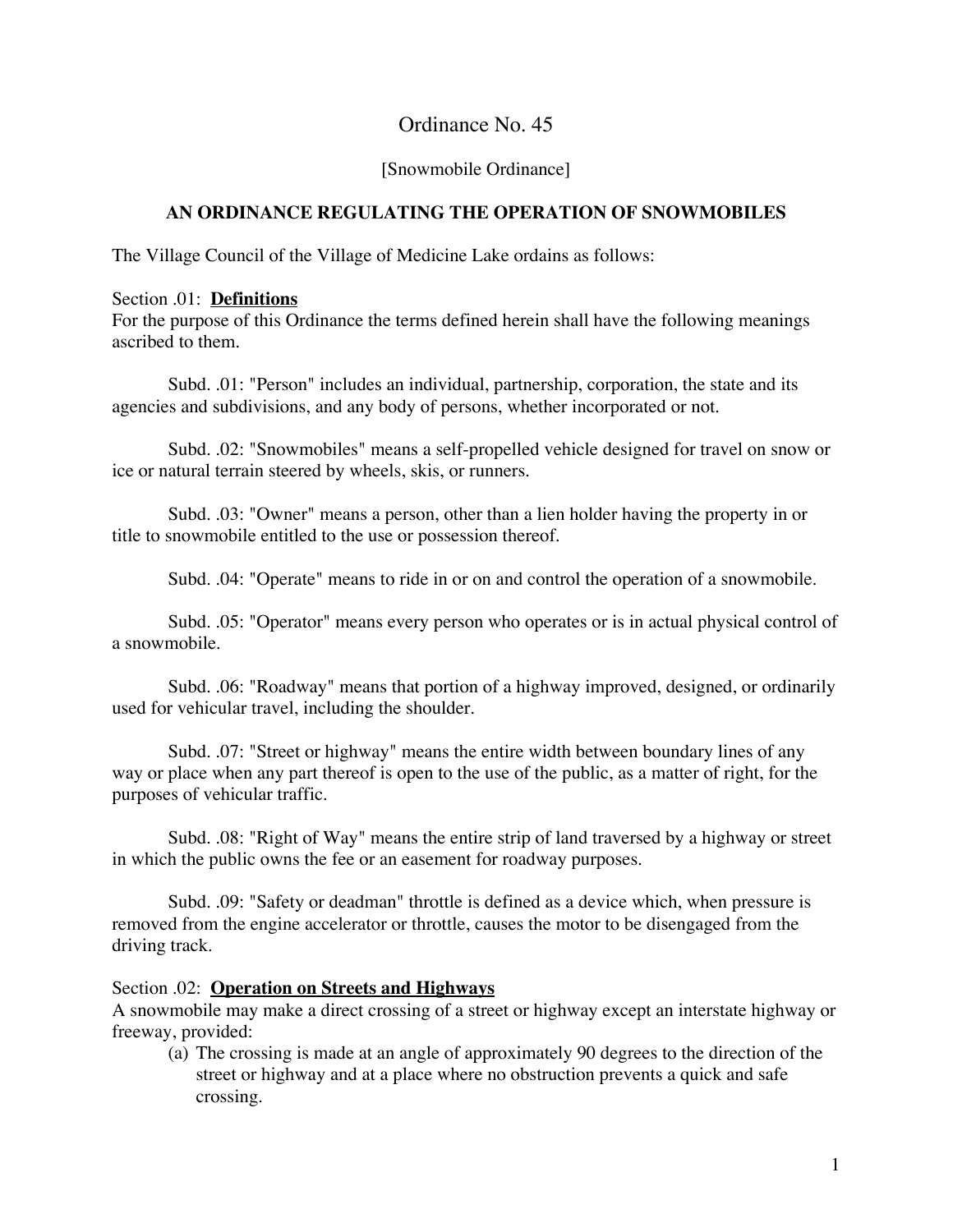- (b) The snowmobile is brought to a complete stop before crossing the shoulder or main traveled way of the highway.
- (c) The driver yields the right of way to all oncoming traffic which constitutes an immediate hazard.
- (d) If the crossing is made between the hours of one-half hour after sunset to one-half hour before sunrise or in conditions of reduced visibility, only if both front and rear lights are on.

Subd. .01: No snowmobile shall be operated on streets or highway or within the right of way at any time except as in Sect. .02.

Subd. .02: Notwithstanding any prohibition in this Ordinance, a snowmobile may be operated on a public thoroughfare in an emergency during the period of time when and at locations where snow upon the roadway renders travel by automobile impractical.

#### Section .03: **Operation Generally**

Except as otherwise specifically permitted and authorized, it is unlawful for any person to operate a snowmobile within the limits of the Village of Medicine Lake.

Subd. .01: On a public sidewalk or walkways provided or used for pedestrian travel.

Subd. .02: On private property of another without lawful authority or consent of the owner or occupant.

Subd. .03: On any publically owned lands and frozen waters, including but not limited to park property, playgrounds, recreation areas, except areas previously listed or authorized for such use by the proper public authority, in which case such use should be lawful and snowmobiles may be driven in and out of such areas by the shortest route. Authorized areas in the Village of Medicine Lake owned by the Village shall be designated by council resolution.

Subd. .04: At any place, while under the influence of intoxicating liquor or narcotics or habit forming drugs.

Subd. .05: At a rate of speed greater than reasonable or proper under all the surrounding circumstances.

Subd. .06: At any place in a careless, reckless or negligent manner so as to endanger the person or property of another or to cause injury or damage thereto.

Subd. .07: At a speed greater than ten miles an hour when within 100 feet of any lakeshore, except in channels, or of fishermen, ice house or skating rinks, nor shall operation be permitted within 100 feet of any sliding area, nor where the operation would conflict with the lawful use of property or would endanger other persons or property.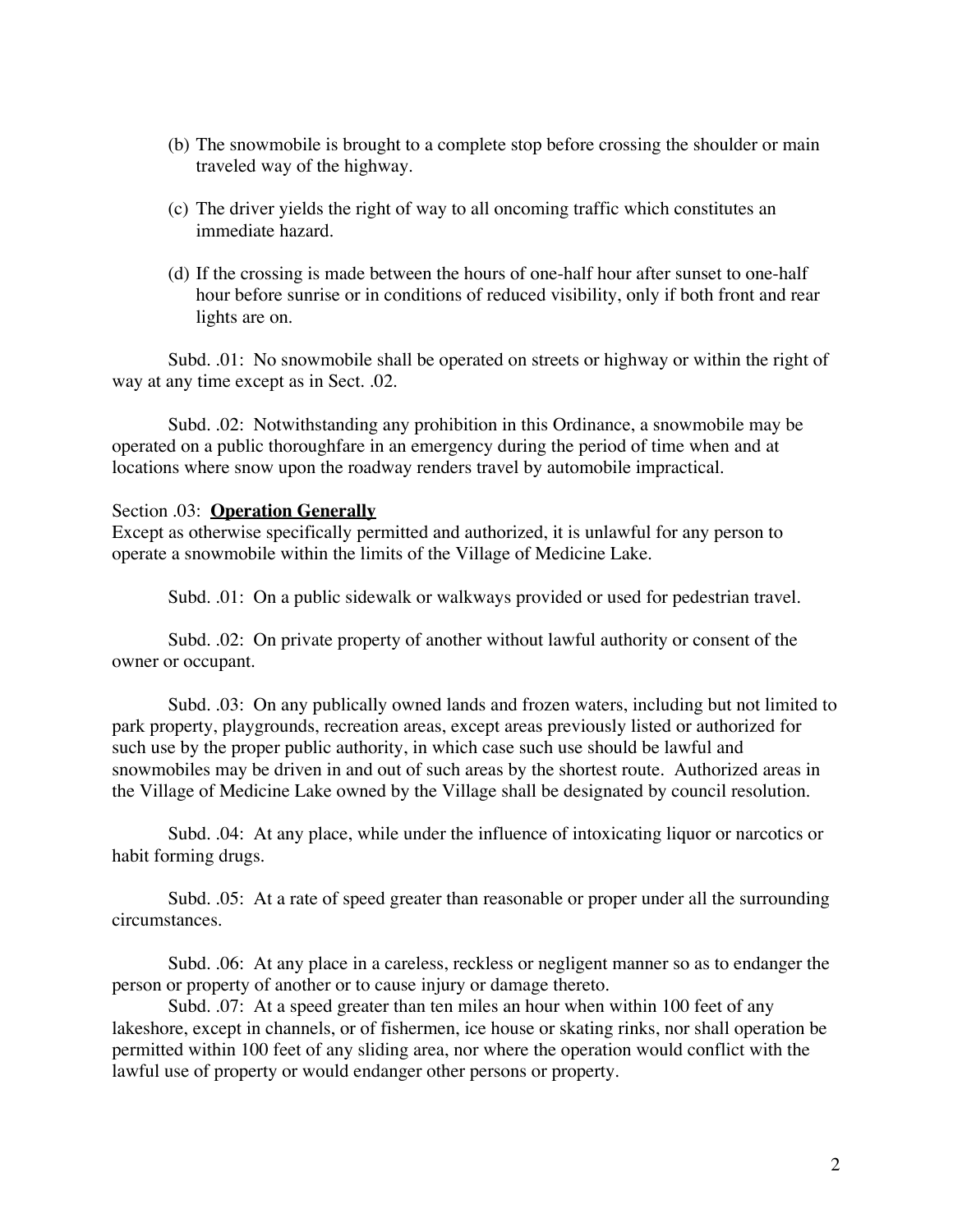Subd. .08: In a manner so as to create a loud, unnecessary or unusual noise which disturbs, annoys or interferes with the peace and quiet of other persons.

Subd. .09: During the hours from 11:00 p.m. to 7:00 a.m. of any day.

#### Section .04: **Equipment**

It is unlawful for any person to operate a snowmobile any place within the limits of the Village of Medicine Lake unless it is equipped with the following:

Subd. .01: Standard mufflers which are properly attached and in constant operation, and which reduce the noise of operation of the motor to the minimum necessary for operation. Mufflers shall comply with Regulation CONS. 55 which is hereby adopted by reference as it existed on September 1, 1970. No person shall use a muffler cutout, by-pass, straight pipe or similar device on a snowmobile motor, and the exhaust system shall not emit or produce a sharp popping or crackling sound.

Subd. .02: Brakes adequate to control the movement of and to stop and hold the snowmobile under any conditions of operation.

Subd. .03: A safety or so-called "deadman" throttle in operating condition, so that when pressure is removed from the accelerator or throttle, the motor is disengaged from the driving track.

Subd. .04: At least one clear lamp attached to the front, with sufficient intensity to reveal persons and vehicles at a distance of at least 100 feet ahead during the hours of darkness under normal atmospheric conditions. Such head lamp shall be so aimed that glaring rays are not projected into the eyes of an oncoming vehicle operator. It shall also be equipped with at least one red tail lamp having a minimum candle power of sufficient intensity to exhibit a red light plainly visible from a distance of 500 feet to the rear during the hours of darkness under normal atmospheric conditions. The equipment to be in operation condition when the vehicle is operated between the hours of one-half hour after sunset to one-half hour before sunrise or at times of reduced visibility.

Subd. .05: Reflective material at least 16 square inches on each side, forward of the handlebars, so as to reflect or beam light at a ninety degree angle.

### Section .05: **Application of Other Laws**

Village traffic ordinances shall apply to the operation of snowmobiles upon streets and highways, and Minnesota Statutes 1969, Section 84.81 to 84.88, and Minnesota Statutes 1969, Chapter 169 except for those provisions relating to required equipment, are hereby adopted by reference, except those provisions which by their nature have no application.

#### Section .06: **Persons Under 18**

Subd. .01: No person under 14 years of age shall operate on street or highway or make a direct crossing of a street or highway as the operator of a snowmobile. A person 14 years or age or older, but less than 18 years of age, may operate a snowmobile on street or highways as